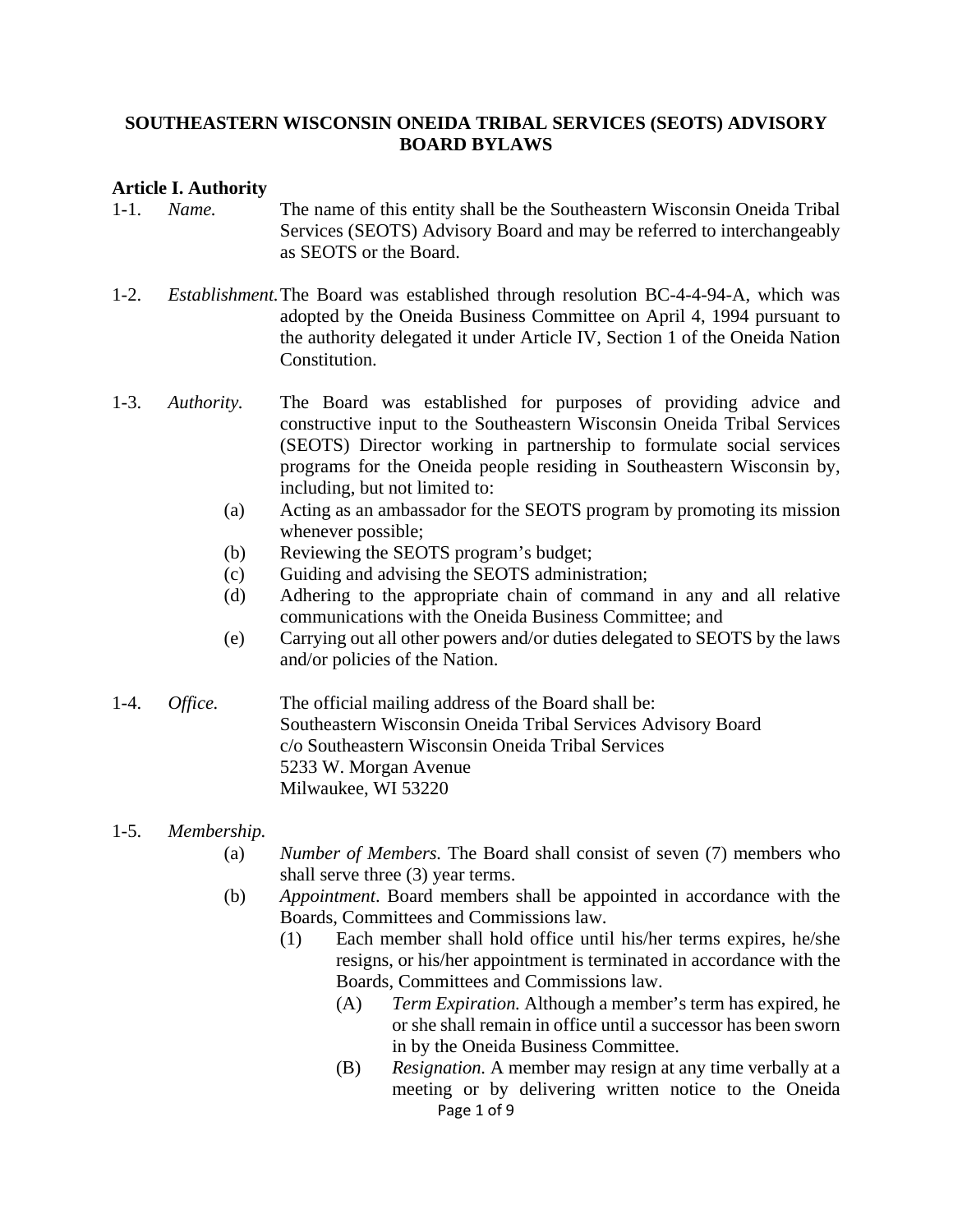Business Committee Support Office and the Board Chair person or Chairperson's designee. The resignation is deemed effective upon acceptance by motion of a Board member's verbal resignation or upon delivery of the written notices.

- (c) *Vacancies.* Vacancies on the Board shall be filled in accordance with the Boards, Committees and Commissions law.
	- (1) The Board Chairperson shall provide the Oneida Business Committee recommendations on all applications for appointment by the executive session in which the appointment is intended to be made.
- (d) *Qualifications of Members.* Board members shall meet the following qualifications:
	- (1) Be an enrolled member of the Nation;
	- (2) Be at least eighteen (18) years of age or over; and
	- (3) Reside within one (1) of the following six (6) Southeastern Wisconsin Counties: Milwaukee, Racine, Kenosha, Waukesha, Ozaukee and Washington.
- 1-6. *Termination.* A Board member may have his or her appointment terminated in accordance with the Boards, Committees and Commissions law.
	- (a) Upon majority vote of the members in attendance at a Board meeting of an established quorum, the Board may, by formal motion and action, request that the Oneida Business Committee terminate a member's appointment for one (1) or more of the following reasons:
		- (1) Accumulating four (4) unexcused absences from regularly scheduled meetings within a twelve (12) month period.
			- (A) An absence shall be deemed unexcused if a member fails to provide written notice of his or her pending absence to a Board Officer at least thirty (30) minutes before the missed meeting.
		- (2) Failing to attend at least fifty percent (50%) of the regularly scheduled meetings within a twelve (12) month period for any reason.
		- (3) Using alcohol while performing official responsibilities of the Board or using illegal drugs at any time.
		- (4) Violating these bylaws and/or any other laws of the Nation.
		- (5) Receiving a felony conviction while serving on the Board.
- 1-7. *Trainings and Conferences*. Board members shall be required to attend mandatory trainings and/or conferences in the following areas:
	- (a) Robert's Rules of Order;
	- (b) Oneida Language Classes; and/or
	- (c) New Board Member Orientation by the SEOTS Director.
	- (d) Regardless of the number of trainings/conferences that he or she is required to attend, no member shall be eligible to receive stipends for attending more than five (5) full days of mandatory trainings/conferences per year.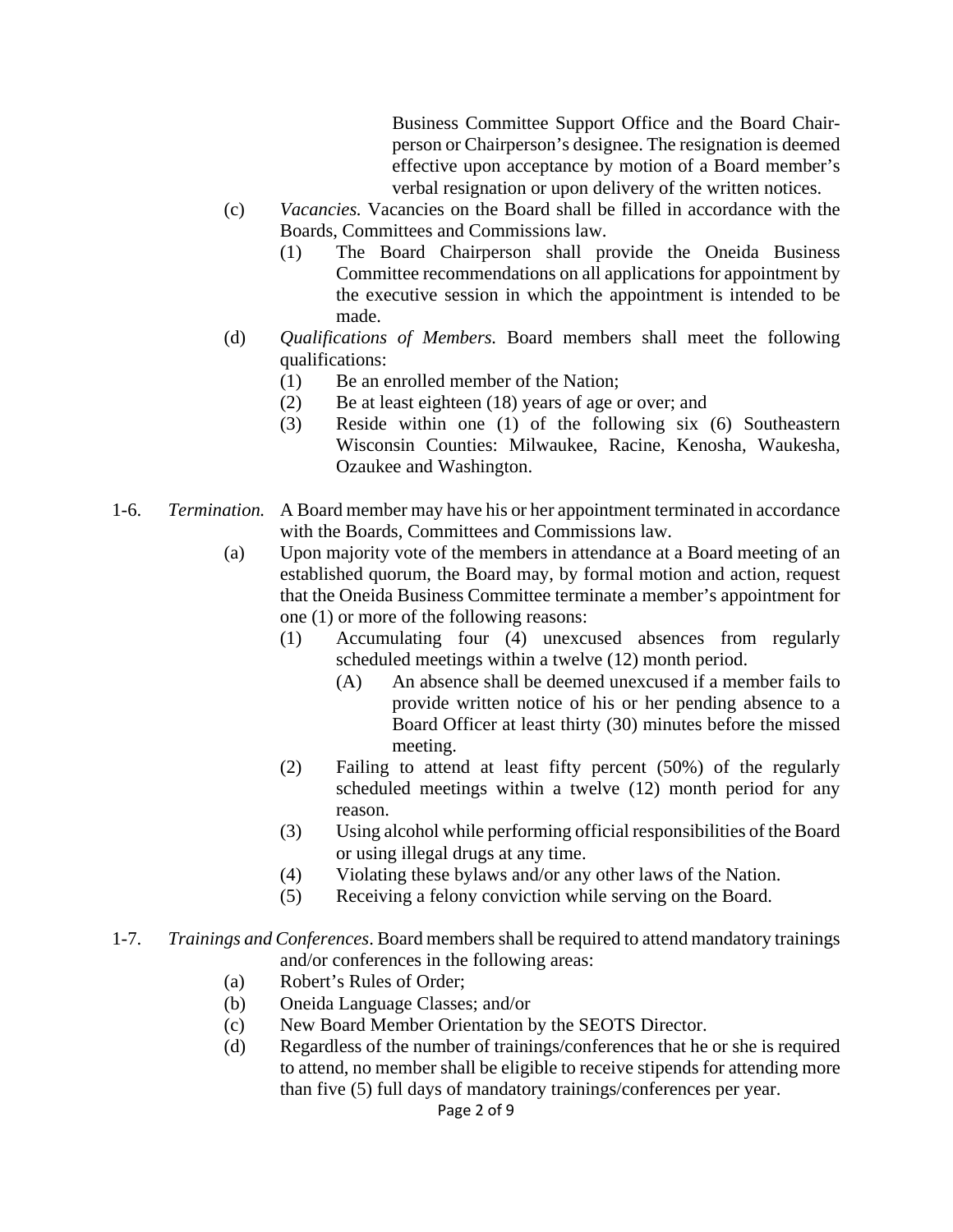### **Article II. Officers**

- 2-1. *Officers*. The Board shall consist of the following Officers: Chairperson, Vice- Chairperson and Secretary.
- 2-2. *Responsibilities of the Chairperson.* The responsibilities, duties and limitations of the Chairperson shall be as follows:
	- (a) Call and preside over all meetings of the Board.
	- (b) Vote only in case of a tie.
	- (c) Sign all correspondence of the Board.
	- (d) Submit quarterly reports to the Oneida Business Committee, as well as annual and semi-annual reports to the Oneida General Tribal Council, in accordance with the Boards, Committees and Commissions law; and attend or designate a Board member to attend the Oneida Business Committee meeting where SEOTS' quarterly report appears on the agenda.
	- (e) Assign sub-committees as necessary and maintain Board functions and responsibilities.
	- (f) Prepare and follow scheduled order of business.
	- (g) Perform such other duties and functions from time-to-time as may be requested by the Director of SEOTS, who is of management staff of the Oneida Nation; as required by the Constitution of the Oneida Nation; per the direction of the Oneida General Tribal Council; or as provided for by the laws of the Nation.
- 2-3. *Responsibilities of the Vice-Chairperson*. The responsibilities, duties and limitations of the Vice-Chairperson shall be as follows:
	- (a) Perform the Chairperson's duties under section 2-2 of these bylaws, in the absence or incapacity of the Chairperson.
		- (1) In the case of termination of appointment, resignation or death of the Chairperson, the Vice-Chairperson shall become the Chair person for the remainder of the Chairperson's term.
	- (b) Notify the Oneida Business Committee Support Office of any Board vacancies or planned vacancies in accordance with the Boards, Committees and Commissions law.
	- (c) Perform such other duties and functions from time-to-time as may be requested by the Director of SEOTS, who is of management staff of the Oneida Nation; as required by the Constitution of the Oneida Nation; per the direction of the Oneida General Tribal Council; or as provided for by the laws of the Nation.
- 2-4. *Responsibilities of the Secretary*. The responsibilities, duties and limitations of the Secretary shall be as follows:
	- (a) Provide notice of meeting agendas, documents, and minutes to all Board members, as well as the public, in accordance with these bylaws and the Nation's Open Records and Open Meetings law.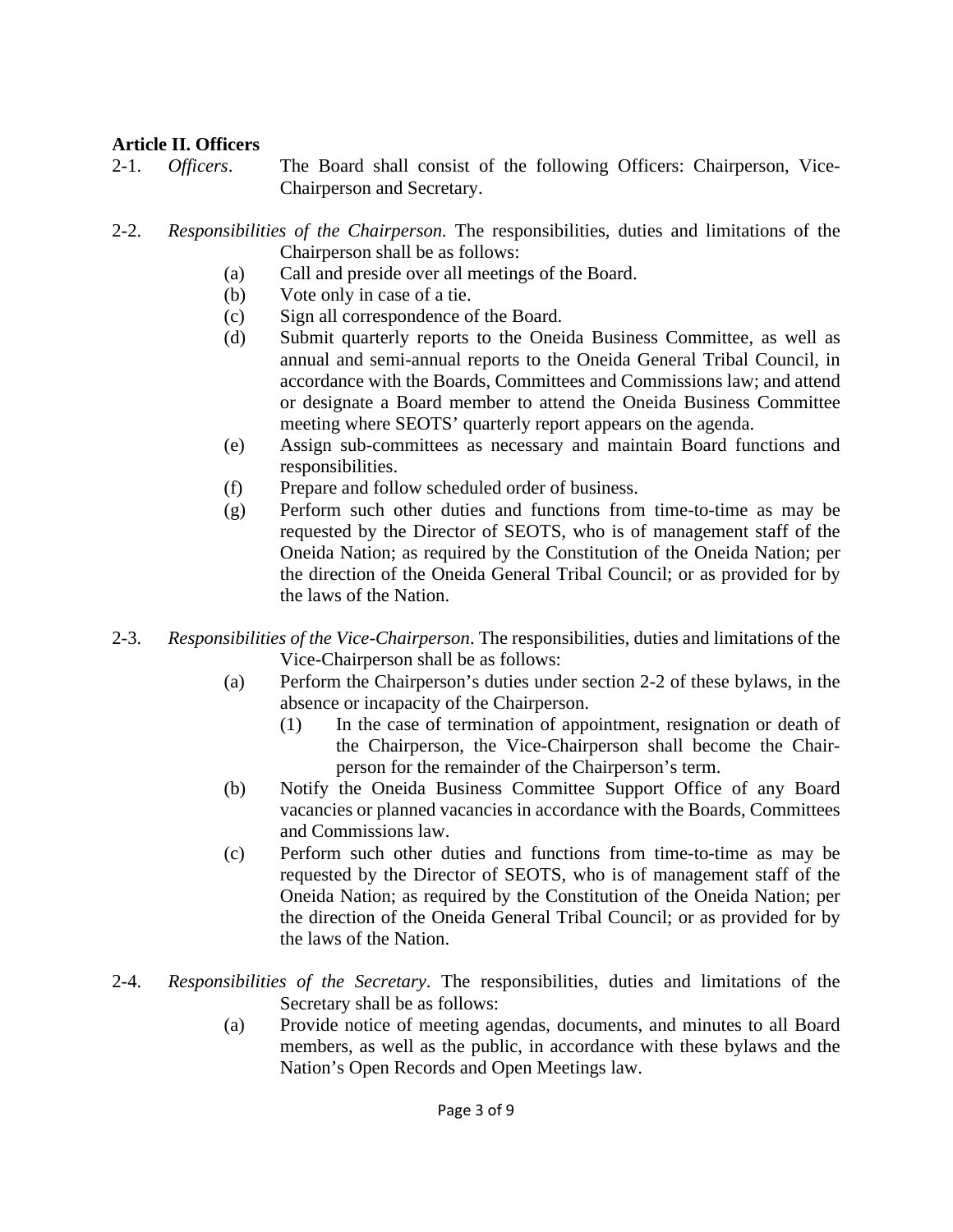- (b) Record and review the minutes of the Board's meetings and submit recorded minutes to the Oneida Business Committee Support Office in accordance with these bylaws.
- (c) Maintain files for all minutes, reports and correspondence to and from the Board in accordance with the Open Records and Open Meetings law.
- (d) Submit signed and completed A/P Check Request Forms, Minutes Approved Signature Sheets, and Meeting Attendance Sheets to the appropriate recipient.
- (e) In the event that both the Chairperson and Vice-Chairperson positions become vacant before the end of their terms, call Board meetings to fill the vacancies and preside over those meetings for the sole purpose of conducting an election of new Officers, at which point the Chairperson, or Vice-Chairperson in the absence of the Chairperson, shall preside.
- (f) Perform such other duties and functions from time-to-time as may be requested by the Director of SEOTS, who is of management staff of the Oneida Nation; as required by the Constitution of the Oneida Nation; per the direction of the Oneida General Tribal Council; or as provided for by the laws of the Nation.
- 2-5. *Selection of Officers*. Officers of the Board shall serve one (1) year terms.
	- (a) Any member of the Board may self-nominate or be nominated for the offices of Chairperson, Vice-Chairperson or Secretary.
	- (b) Elections of Officers shall take place at the first regular Board meeting of an established quorum in March of each year by majority vote of the members in attendance.
	- (c) Board members may be dismissed from their Officer positions by majority vote of the members in attendance at a Board meeting of an established quorum.
	- (d) Board members may hold only one (1) Officer position per Officer term.
- 2-6. *Budgetary Sign-Off Authority and Travel*. The Board shall follow the Nation's policies and procedures regarding purchasing and sign-off authority.
	- (a) Levels of budgetary sign-off authority for the Board shall be as set forth in the manual titled, *Oneida Tribe of Indians of Wisconsin Purchasing Policies and Procedures,* for Area Directors/Enterprise Directors.
	- (b) All Board Officers have sign-off authority and (2) Officers shall be required to sign-off on all budgetary requests, except as follows:
		- (1) The Oneida Business Committee Support Office shall have sign-off authority over requests for stipends, travel per diem and business expense reimbursement.
	- (c) Travel shall be approved by majority vote of the members in attendance at a regular or emergency Board meeting of an established quorum.
- 2-7. *Personnel.* The Board shall not have authority to hire personnel for the benefit of the Board.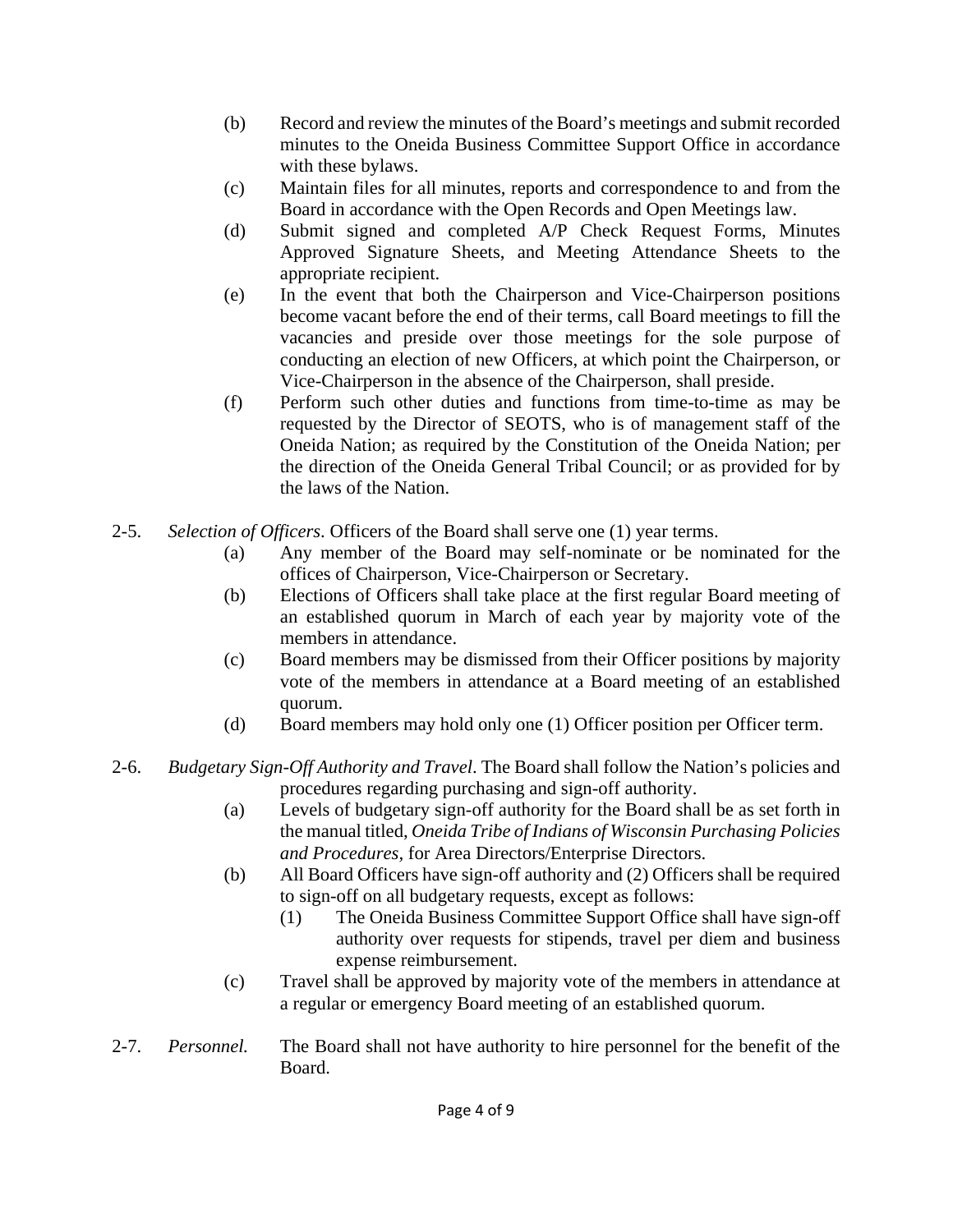### **Article III. Meetings**

- 3-1. *Regular Meetings.* The Board's regular meetings shall be held on the 2nd Monday of each month, beginning at 6:00 p.m., in the SEOTS building located in Milwaukee, Wisconsin.
	- (a) The meeting date, time and location may change from time-to-time as determined by a majority vote of the members consisting of no less than a Board quorum so long as notice is provided to all members in writing and, along with the public, in accordance with the Open Records and Open Meetings law, prior to implementation of the new date, time and/or location.
	- (b) The annual meeting schedule shall be posted in the SEOTS office, on the Nation's website and in the Kalihwisaks.
	- (c) The Secretary shall provide notice of meeting agendas, documents and minutes to all Board members in writing and, along with the public, in accordance with the Open Records and Open Meetings law.
- 3-2. *Emergency Meetings.* Emergency meetings may convene as needed outside of regular meeting times when time sensitive issues require immediate action.
	- (a) Board Officers may call emergency meetings so long as they provide notice to the entire Board via telephone call and in writing a minimum of twenty four (24) hours prior to the beginning of the meeting.
		- (1) Notice provided to members via email must be sent to the official Oneida Nation email address that was provided to each member to conduct business electronically on behalf of the Board.
		- (2) Notice of emergency meetings shall further be provided to all members, as well as the public, in accordance with the Open Records and Open Meetings law.
	- (b) Within seventy-two (72) hours after an emergency meeting, the Board shall provide the Nation's Secretary with notice of the emergency meeting, the reason for the emergency meeting, and an explanation as to why the matter could not wait until the next regular meeting.
- 3-3. *Joint Meetings.* Joint meetings with the Oneida Business Committee shall be held on an as needed basis per the approval of the Oneida Business Committee.
	- (a) Notice of the joint meeting agenda, documents and minutes shall be provided, and the joint meeting conducted, in accordance with resolution BC-03-27-19-D titled, Oneida Business Committee Joint Meetings with Boards, Committees and Commissions – Definitions and Impact, as may be amended from time-to-time hereafter.
- 3-4. *Quorum.* A quorum shall consist of at least four (4) Board members, one of which shall be the Chairperson or the Vice-Chairperson.
	- (a) The Board shall not conduct any official action without the presence of a quorum.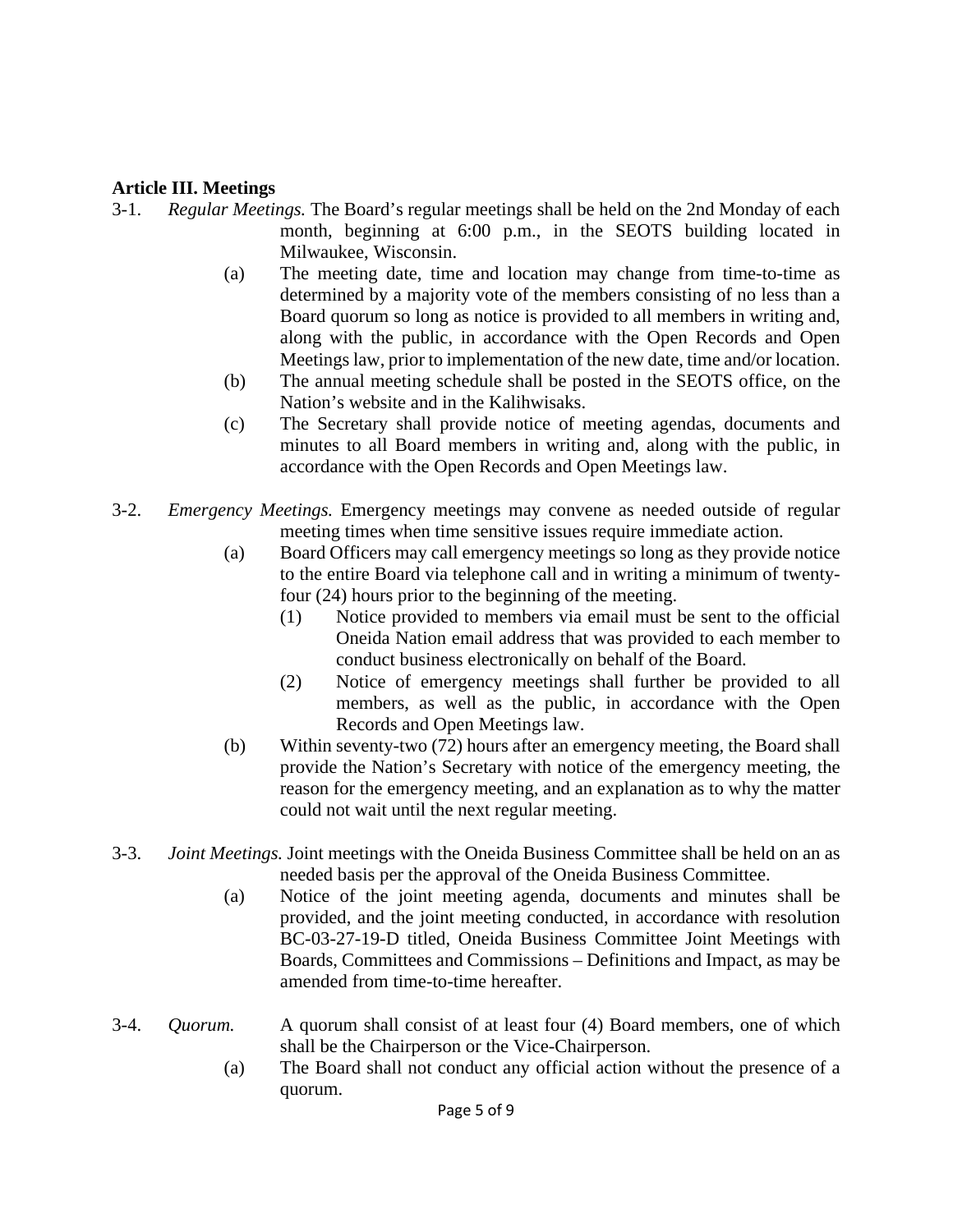- (b) In lieu of the Chairperson and Vice-Chairperson, the Secretary may complete the quorum for meetings that are called pursuant to section 2-4(e) of these bylaws.
- 3-5. *Order of Business.* The order of business, as far as applicable, shall be as follows:
	- (a) Call to Order
	- (b) Adopt the Agenda
	- (c) Approval of Minutes
	- (d) Old Business
	- (e) New Business
	- (f) SEOTS Director's Report (once a month)
	- (g) Other Business
	- (h) Executive Session
	- (i) Adjournment
- 3-6. *Voting.* Decisions of the Board shall be based upon a majority vote of members in attendance at a regular or emergency Board meeting of an established quorum.
	- (a) The Chairperson, or Board Officer presiding in lieu of the Chairperson, shall not be allowed to vote unless a tie needs to be broken.
	- (b) E-polls are allowed so long as conducted in accordance with the Boards, Committees and Commissions law.
		- (1) The Vice-Chairperson shall serve as the Chairperson's designee for the responsibility of conducting e-polls in the Chairperson's absence or discretion.

# **Article IV. Expectations**

- 4-1. *Behavior of Members.* While acting on behalf of the Board, members are prohibited from:
	- (a) Bullying;
	- (b) Name calling;
	- (c) Using excessive profanity; and/or
	- (d) Engaging in other disrespectful behavior deemed inappropriate by the Board.
	- (e) *Enforcement*. A member who violates this or any other section of these bylaws and/or any governing law of the Nation, may be subject to one or more of the following:
		- (1) If deemed violent or threatening during a Board meeting, dismissal from the meeting by the Chairperson or Vice-Chairperson.
			- (A) If the unwanted behavior escalates after dismissal, the proper authorities will be called.
		- (2) By majority vote of the members present at a Board meeting of an established quorum, the Board's recommendation to the Oneida Business Committee for the termination of his or her appointment.
		- (3) Disciplinary action in accordance with any law of the Nation governing sanctions and penalties for appointed officials.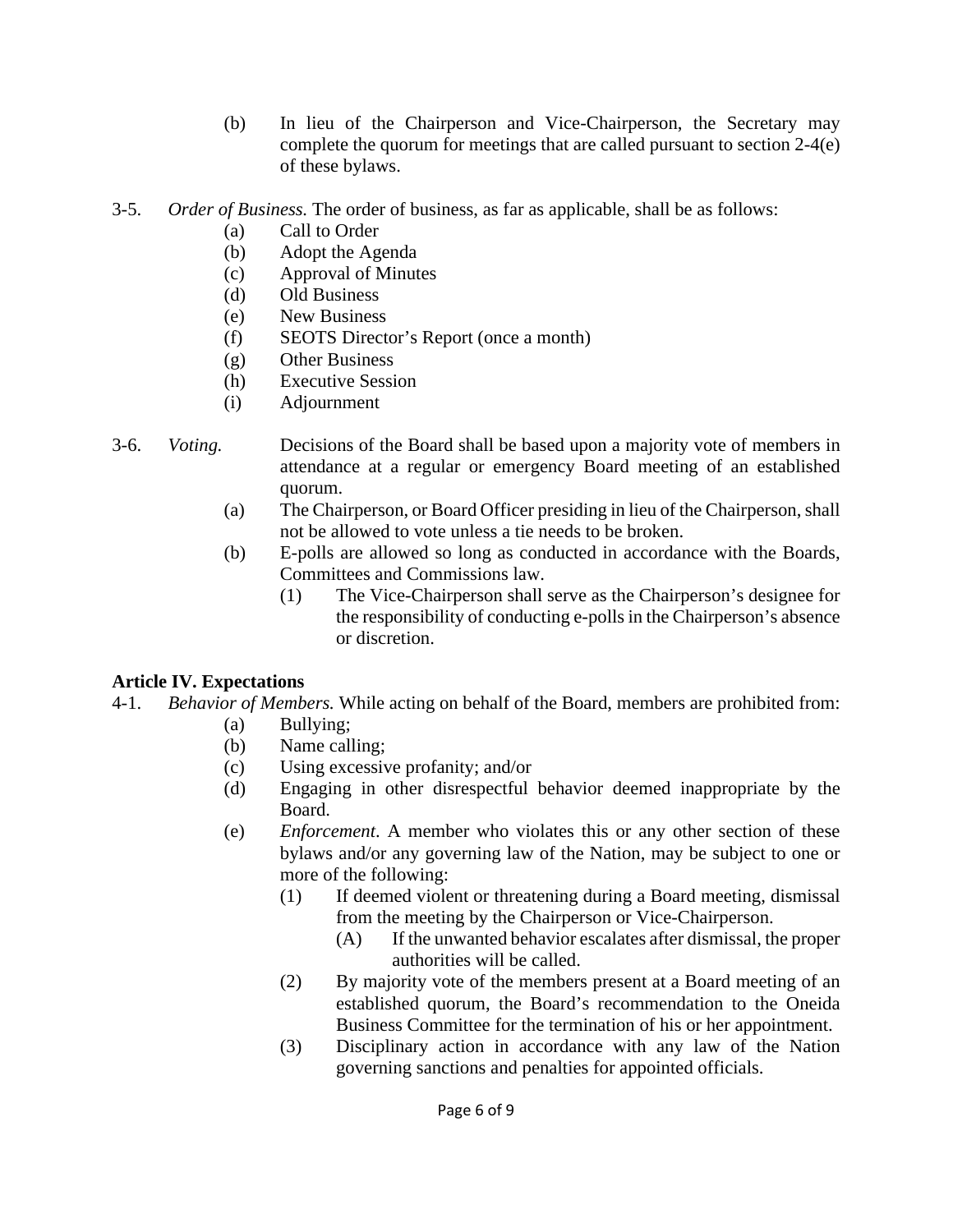- 4-2. *Prohibition of Violence*. Intentionally violent acts committed by a Board member that inflict, attempt to inflict, or threaten to inflict emotional or bodily harm on another person, or damage to property are strictly prohibited.
- 4-3. *Drug and Alcohol Use.* Alcohol use while performing official responsibilities of the Board or use of illegal drugs at any time by a Board member is prohibited.
	- (a) Any member discovered to be under the influence of alcohol or an illegal drug while attending a Board meeting or event will, along with any other possible action under section 4-1, be dismissed by the Chairperson or Vice- Chairperson from that meeting/event.
- 4-4. *Social Media.* Members shall comply with the Nation's Social Media Policy, their oath of office and the following when using social media on behalf or as a representative of the Board.
	- (a) Use of the SEOTS Advisory Board Facebook Page.
		- (1) If a post by a Board member on any social media platform is made and it is perceived in a negative or inappropriate way, that Board member shall be counseled in the following meeting.
		- (2) If a post is made by a community member and is perceived in a negative or inappropriate way, one (1) of the three (3) administrators will delete the comment or post. That community member will be contacted by an administrator. If the conflict cannot be resolved, the Board will decide how to proceed at the following Board meeting.
- 4-5. *Conflict of Interest.* Board members shall comply with all laws and policies of the Nation governing conflicts of interest.

# **Article V. Stipends and Compensation**

- 5-1. *Stipends.* Board members are eligible for the following stipends as set forth in and subject to these bylaws; the Boards, Committees and Commissions law; and resolution BC-05-08-19-B titled, Amending Resolution BC-09-26-18-D Boards, Committees and Commissions Law Stipends, as may be further amended from time-to-time hereafter:
	- (a) One (1) meeting stipend per month, provided that:
		- (1) A quorum was established;
		- (2) The meeting of the established quorum lasted for a minimum of one (1) hour; and
		- (3) The member collecting the stipend was physically present for the entire meeting of the established quorum.
	- (b) A stipend for attending a Judiciary hearing if the member's attendance was required by official subpoena.
	- (c) A stipend for attending a duly called joint meeting between the Board and the Oneida Business Committee, provided that:
		- (1) A quorum was established by the Board;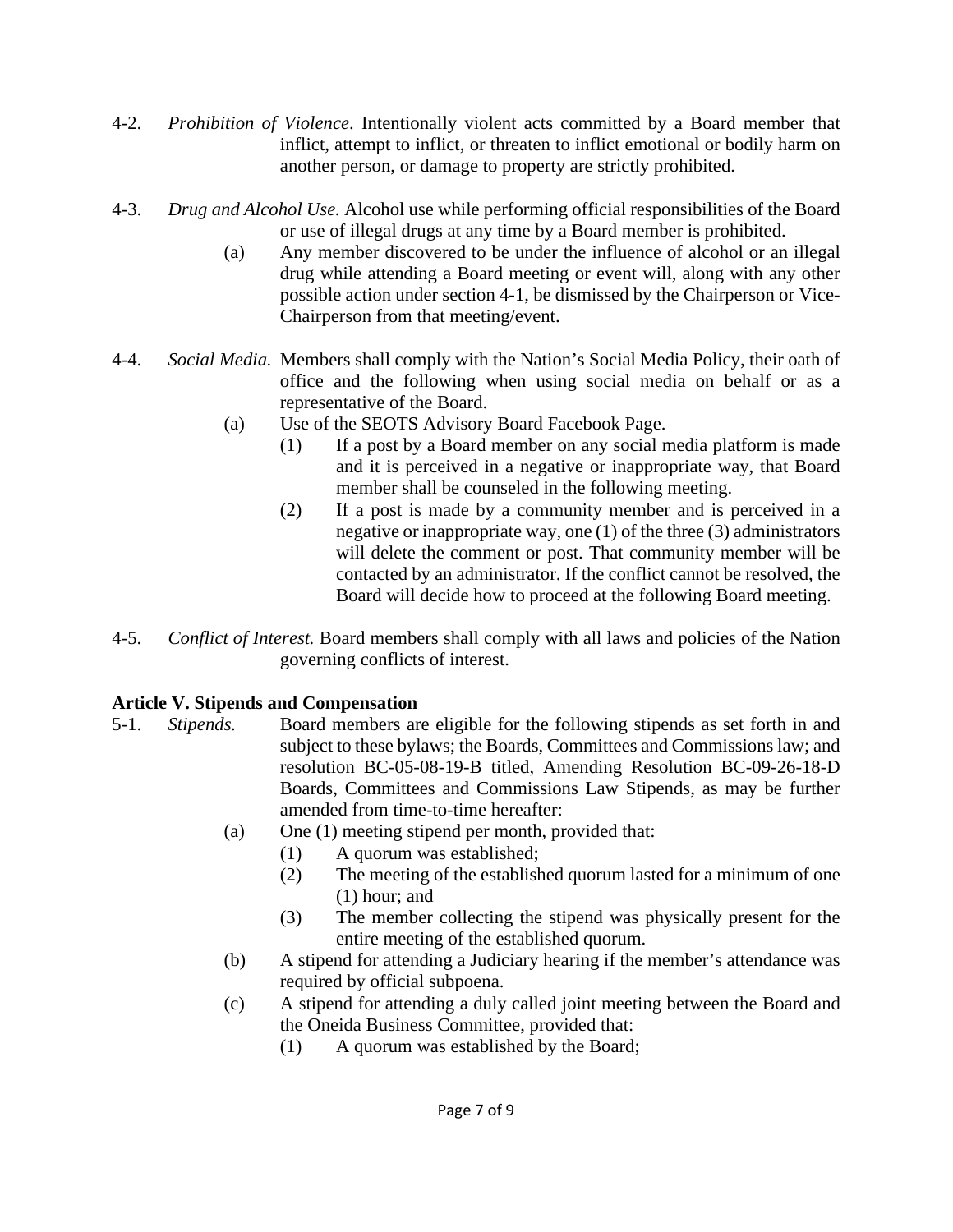- (2) The joint meeting of the established quorum lasted for at least one (1) hour; and
- (3) The member collecting the stipend was physically present for the entire joint meeting.
- (d) A stipend for each day of attendance at a conference or training, provided that:
	- (1) The member attended a full day of training or was present at the conference for a full day; and
	- (2) The member's attendance at the conference or training was mandated by law, bylaws or resolution.
- 5-2. *Compensation.* Besides reimbursement for travel, per diem and business expenses authorized by the Boards, Committees and Commissions law, members shall not be entitled to any other form of compensation for duties/activities performed on behalf of the Board.

# **Article VI. Records and Reporting**

- 6-1. *Agenda Items.* Agendas shall be maintained in a consistent format furnished by the Oneida Business Committee Support Office.
- 6-2. *Minutes.* Minutes shall be typed and in a consistent format designed by the Oneida Business Committee Support Office to generate the most informative record of the Board's meetings.
	- (a) Within thirty (30) days of Board approval, the Secretary shall submit the minutes to the Oneida Business Committee Support Office for filing.
- 6-3. *Attachments.* Handouts, reports, memoranda and the like shall be attached to the minutes and agenda of the meeting in which they were presented to be maintained in accordance with the Open Records and Open Meetings law.
- 6-4. *Oneida Business Committee Liaison.* The Board shall regularly communicate with the Oneida Business Committee member who is its designated liaison.
	- (a) The frequency and method of communication shall be as agreed upon by the Board and liaison, but no less than that required in any law or policy on reporting developed by the Oneida Business Committee or Oneida General Tribal Council.
	- (b) The purpose of the liaison relationship is to uphold the ability of the liaison to act as support to the Board.
- 6-5. *Audio Recordings.* All meetings of the Board shall be audio recorded using a device approved and/or furnished by the Oneida Business Committee Support Office.
	- (a) Audio recordings shall be maintained on the network in accordance with the Open Records and Open Meetings law.